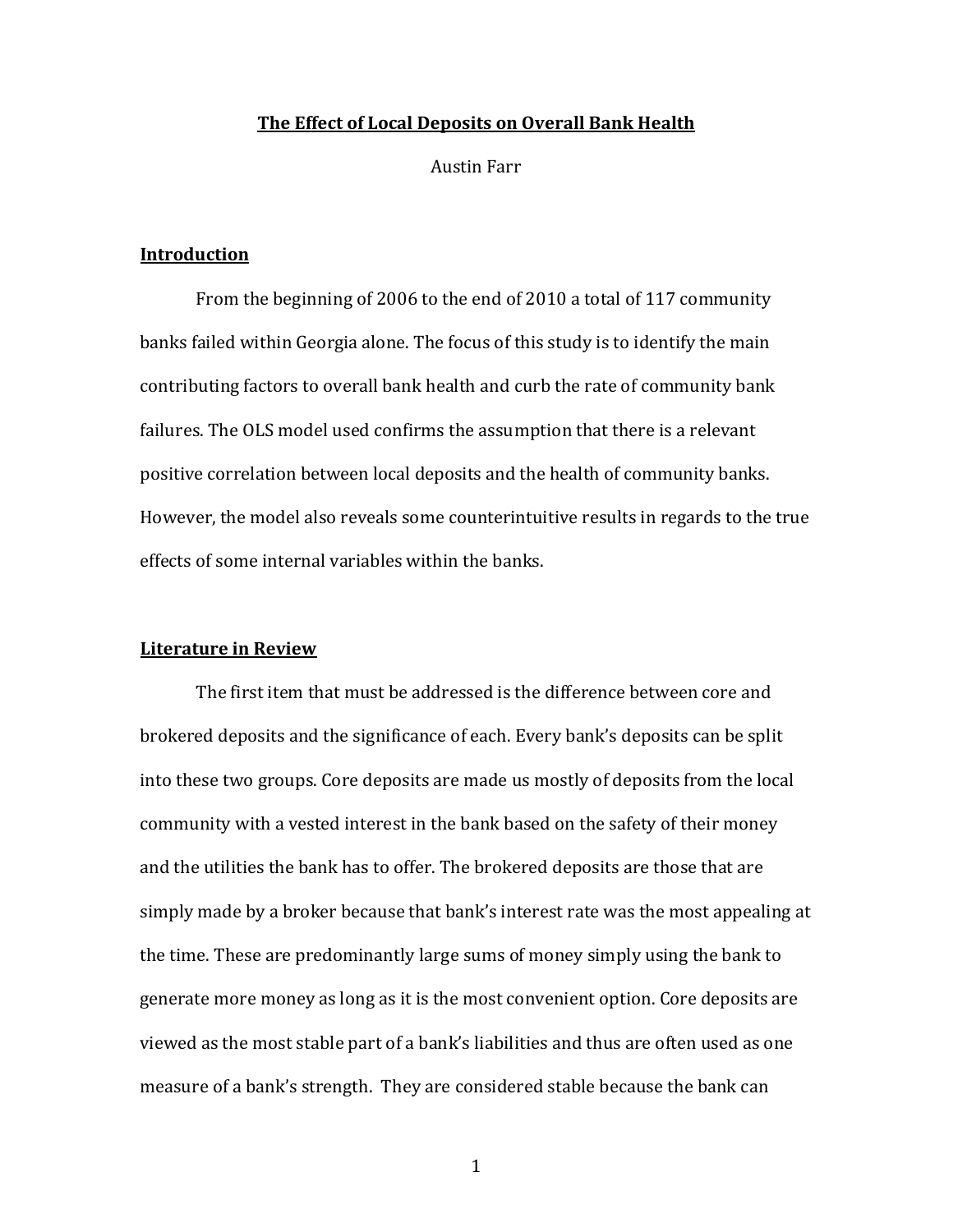confidently loan against these deposits with minimal fear that the local community will have a mass withdrawal of money from the bank causing a large liquidity shock. Brokered deposits on the other hand can be volatile in the sense that upon discovering a better interest rate they can be withdrawn and allocated elsewhere at the drop of a hat, making these much riskier to loan against.

Now, Jill Wetmore (2004) discusses the major decline in core deposits in line with the decline of interest rates. This in combination with the rise in stock prices lead people to switch from saving accounts to money market type account. Also, a healthy banking system was promoting lending activity, which brings us to Wetman's main focus, the dramatic increase of the loans-to-core deposits ratio. If very high loans-to-core-deposit ratios are in fact indicators of high risk this information will affect the price of the stock for that bank. Wetmore goes on to say that this is in fact what will be tested.

Wetmore uses panel data in a formula to test if the loans-to-core-deposits ratio is significantly related to the bank's stock return. The equation used is as follows.

 $R_{it} = Y_{it} + B_{mt}R_{mt} + P_{m,L}R_{lcdt} * R_{mt} + B_{int}R_{intt} + P_{int,L}R_{lcdt} * R_{intt} + E_{j}$ 

In this formula t= time t;  $R_m$  = return on NYSE;  $R_m$  = yield on 10-year bond interest rates;  $R_{\text{led}}$  = percent change in loans-to-core-deposits;  $R_{\text{i}}$  = return on stock for bank j.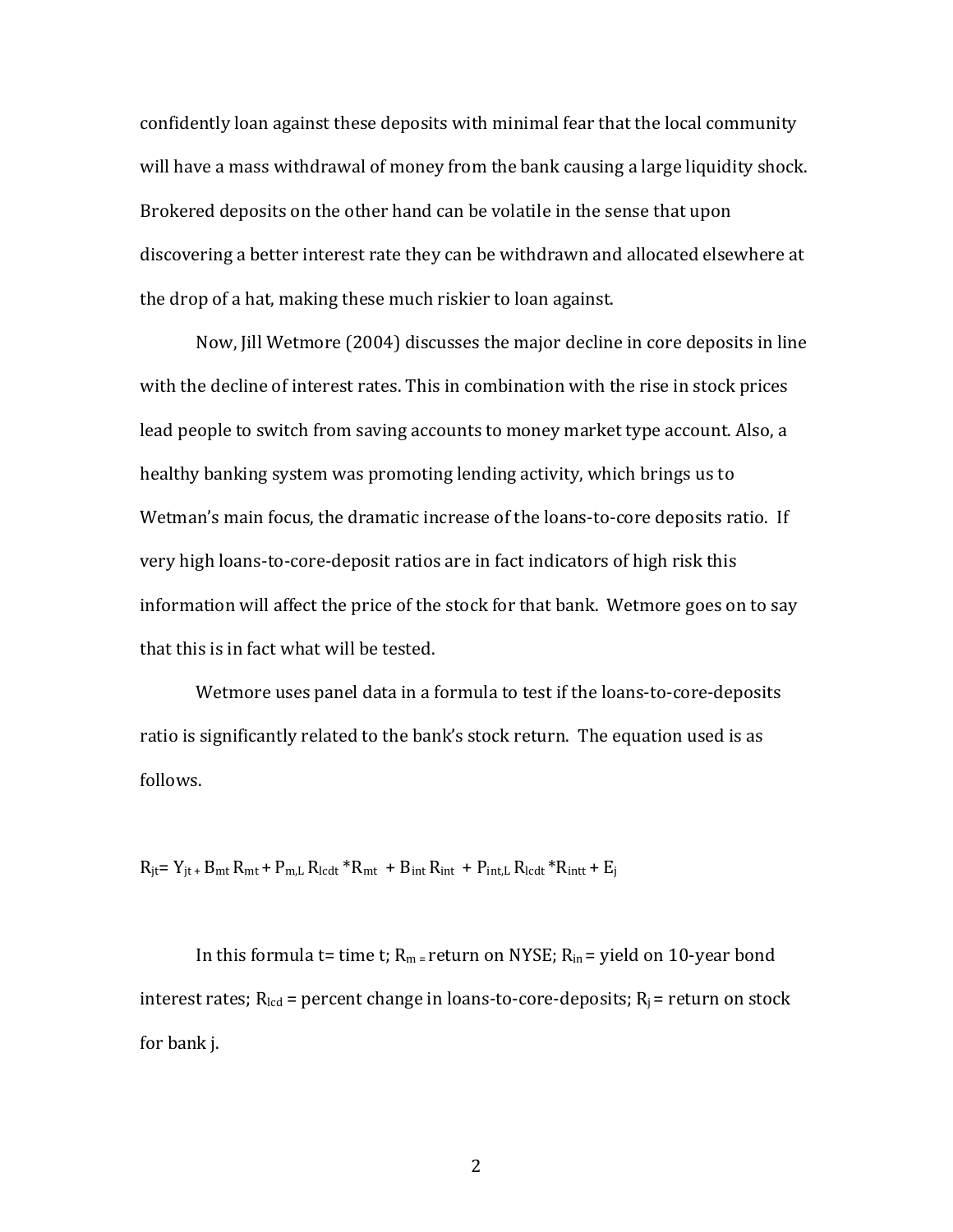Bank holding companies were selected from the top 100 with the most total assets in 1992 and the final sample size was 82. Stock price information was gathered from the Standard and Poor's Daily Stock Price Guide for the corresponding time period. Steps were also taken to control for stock splits and dividends. The formal definitions used for what exactly qualifies as a core deposit or to be counted in the loans-to-core-deposits ratio is the same as defined by the FDIC in May of 2002.

The results show that surprisingly, prior to 1994 the loans-to-core-deposits ratio was actually negatively and significantly related to market risk while also showing no tie to the bank's interest rate at all. However, Post 1994 the opposite is true. From then on the loans-to-core-deposits ratio was both significantly and positively related to the measurement of risk. The sample was also split into two groups to measure any difference between banks with little merger activity and those with a large amount of merger activity. The result here was that there is no significant connection between the level of mergers a bank is involved with and the loans-to-core-deposit ratio.

Now, an explanation for this outcome flip can be found in one of the critiques for this model. During this time there was new legislation and regulations being passed every day that affected the every day operations and management of banks. Specifically the Riegle-Neal Interstate Banking and Branching Efficiency Act which went into effect in 1994, the same year as the switch in the loans-to-core-deposits ratio correlation. This act "prevents banks from acquiring branches outside of their home states for the purpose deposit production. Therefore… bank managers have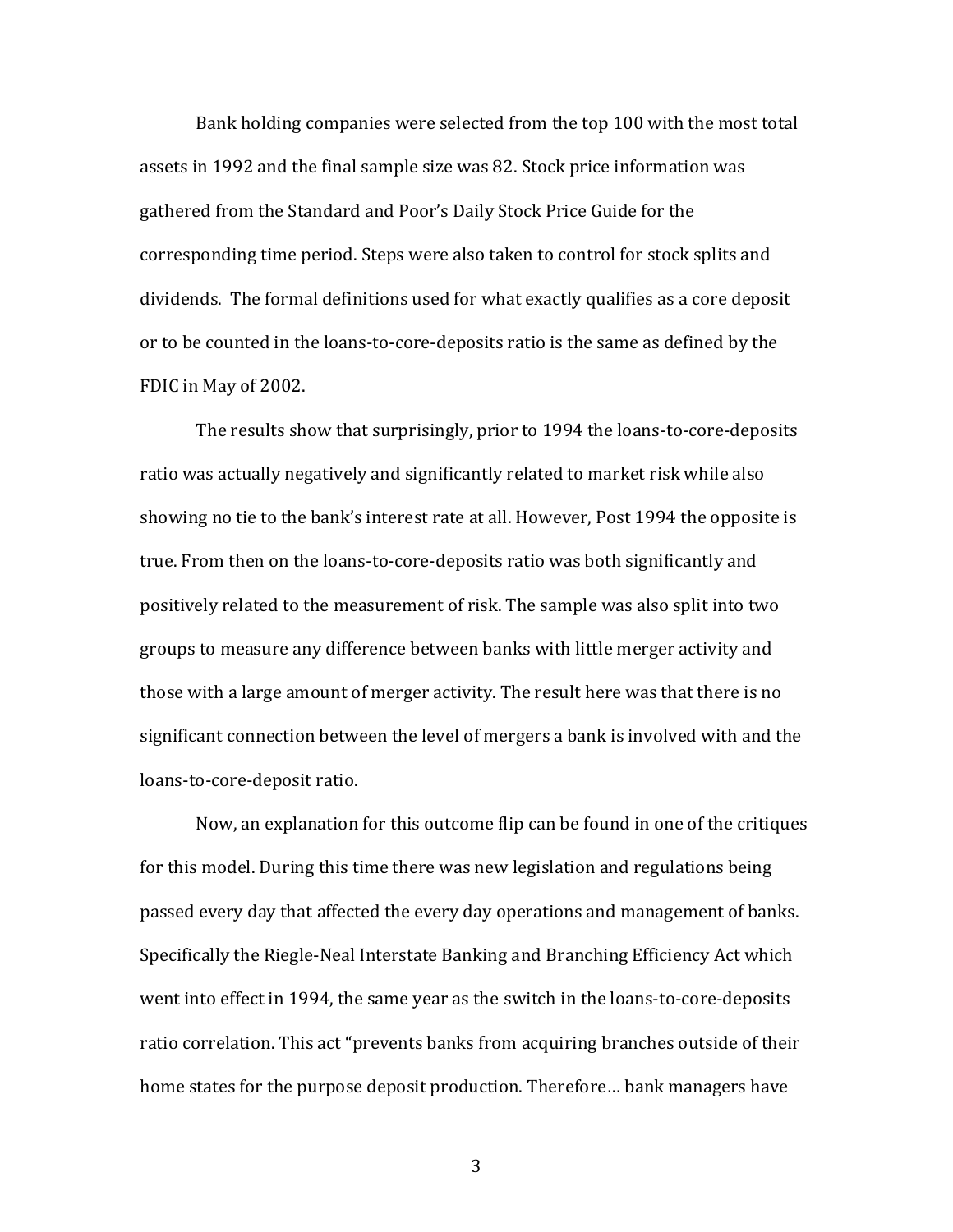an incentive to increase the loan-to-deposit ratio by either reducing the level of deposits or increasing the level of loans." (Wetmore, 2004)

Another variable that is crucial in helping to determine what factors into the over all health of the bank is managerial decision making. (Anderson & Fraser, 2000) Due to the principle agent problem, the managers in decision making positions often do not have the same goals in mind for the firm as the owners. Anderson and Fraser show that managerial shareholdings were positively related to total and specific firm risk until regulatory legislation was passed in 1989 and 1991 which resulted in managerial shareholdings becoming negatively related to risk taken.

As the previous two examples have shown political influence and regulatory legislation can cause independent variables to affect the in completely different ways. This is also true of other outside forces even times of financial crisis when banks are most vulnerable to drastic change. For instance it was found during the 1990's, when Japan was in financial turmoil, close bank-firm relationships actually increased the chances of firm bankruptcy instead of decreasing it as usual. (Akashi, Kasuya, & Fukuda, 2008)

Wetmore's article fits into the literature for this area of study almost as a sort of intermediary. It bridges the gap between the fundamental understanding and explanation of the importance core deposits, and the highly complex empirical analysis of the risk involved in banking, specifically with interest rates. For instance, by first reading an article such as Kenneth Spong and James Harvey's 2001 article "The decline in core deposits: What can banks do?" one gains a grasp for the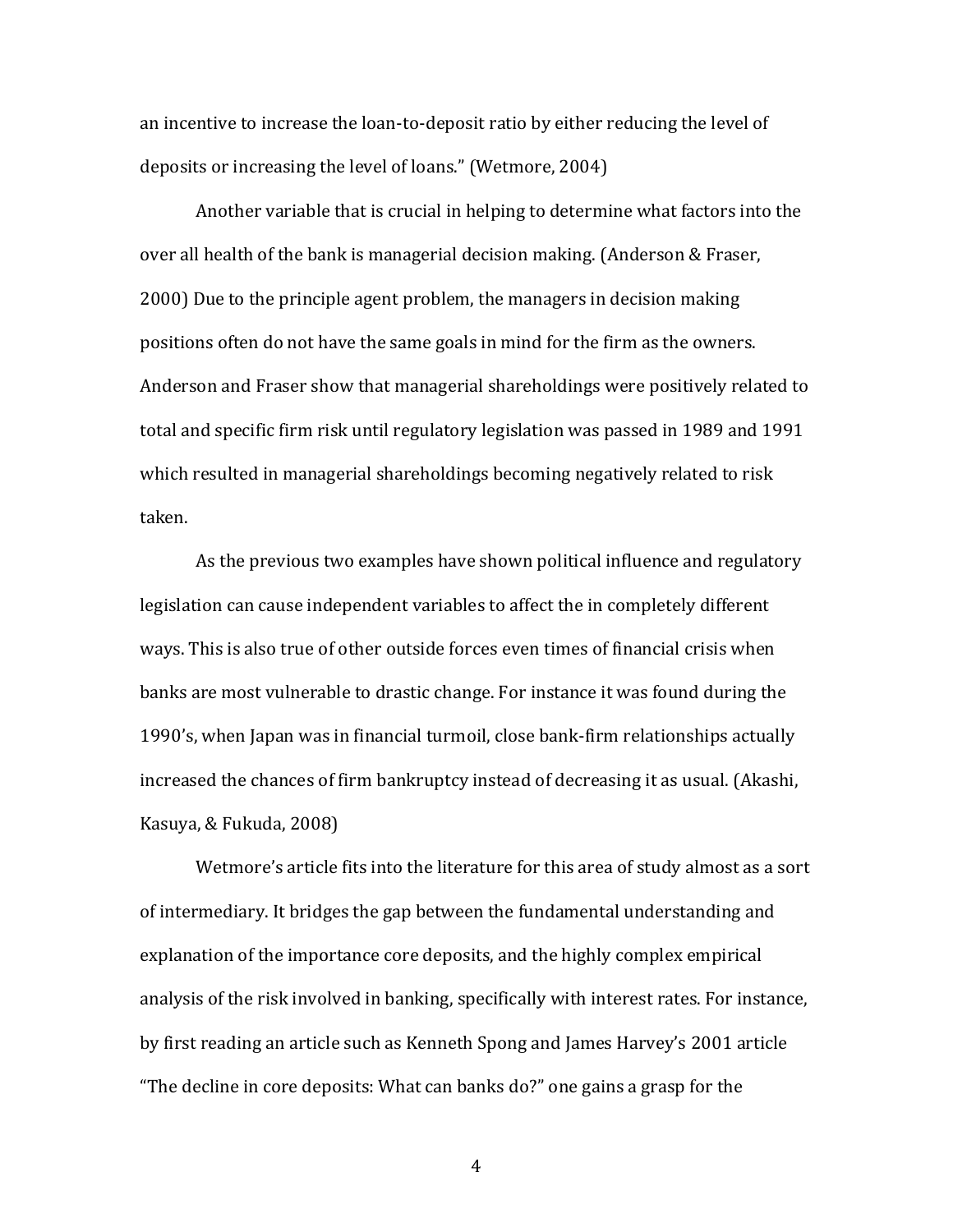magnitude of how important core deposits actually are and how banks go about managing them and certain options that they have. It lays the foundation for research to build on it and is a nice transition into Wetmore's article. Wetmore then begins the transition from simple models, to more complex empirical research and theory such as Bernell Stone in his "Systematic Interest Rate-Risk in a two index model of returns".

However, both Wetmore and Stone use stock returns as measures of health and volatility. (Stone, 1974; Wetmore, 2004) This should not be an adequate measure of health due to the fact that the stock market, and thus the price of each bank's stock, is affected by much more than just the individual bank's actions.

### **Data & Methodology**

The measure of health used in this model is tier 1 leverage capital ratio. Tier 1 leverage capital ratio can be measured by the formula.

Tier 1 Leverage Capital Ratio = Tier 1 Capital/Average Assets

Tier 1 Capital can be found by adding up [common stock, undivided dividends, paidin-surplus; Non-cumulative perpetual preferred stock; and minority interest in consolidated subsidies] and subtract [all intangible assets (with very limited exceptions); identified losses; and deferred tax assets in excess of FDIC limitations].

The data for all community banks throughout Georgia was gathered from the FDIC for the years of 2006 through 2010. The data covers a total of 359 community banks over the five-year span, with community banks being defined as any bank with total assets of less than one billion dollars. A bank's balance sheet is designed to report how and where the bank is allocating resources and gives a broad look at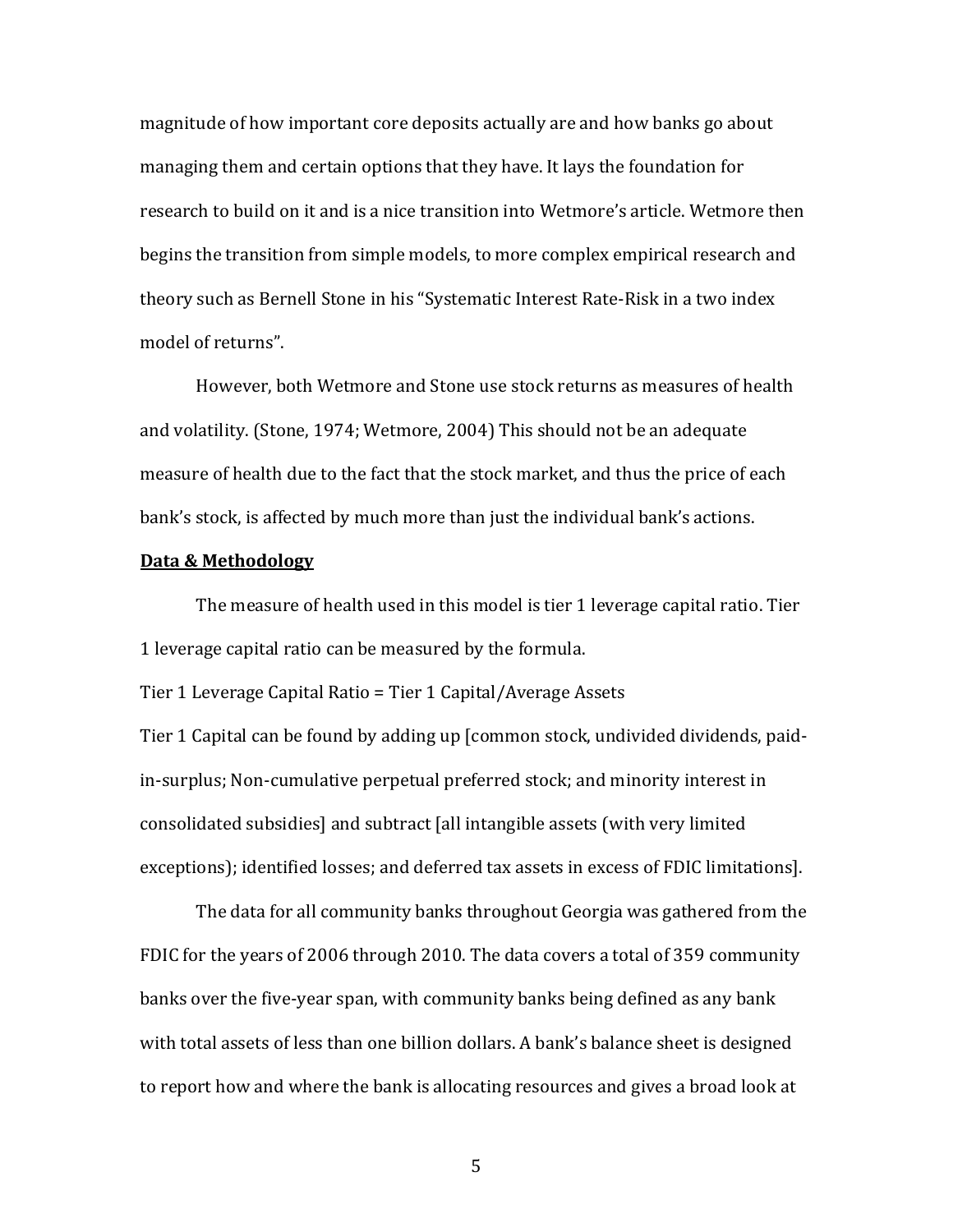most of the moves made by the bank from a financial point of view. This OLS model incorporates variables taken from breaking down each bank's balance sheet into individual variables to account for all actions taken by the bank to measure the relevance of core deposits to tier one ratio.

Tier One =  $\beta_0$  +  $\beta_1$  Core% +  $\beta_2$  Cash Due +  $\beta_3$  Held Sec +  $\beta_4$  Sale Sec

 $+ \beta_5$  Fed Funds Sold +  $\beta_6$  Sec Agree to Sell +  $\beta_7$  Loans/Lease for sale

 $+ \beta_8$  Loans and Leases +  $\beta_9$  Trading Assets +  $\beta_{10}$  Fixed Assets +  $\beta_{11}$  OREO

 $+ \beta_{12}$  Inv Uncon Subs  $+ \beta_{13}$  Inv in Real  $+ \beta_{14}$  Goodwill

+  $\beta_{15}$  Intangible Assets +  $\beta_{16}$  Other Assets +  $\beta_{17}$  Subsidiaries

+  $\beta_{18}$  Other Liabilities +  $\beta_{19}$  Debentures +  $\beta_{20}$  OBM

 $+ \beta_{21}$  Trading Liabilities +  $\beta_{22}$  Fed Funds Purch +  $\beta_{23}$  Sec Agree to Purch

+  $\beta_{24}$  Year + e

The variable of focus is each bank's tier one capital ratio, which is one measure of the over all health of a bank. By dividing tier 1 capital by average assets as opposed to simply total assets leverages the assets to control for risk. This leveraging accounts for the riskiness of things such as different types of loans, which this study does not delve into the specifics of. This ratio is used by the FDIC as a measure of bank health, and mandates that banks have at least an .08 tier 1 capital ratio to maintain in operation. The FDIC classifies ratios from .06-.08 as adequate but will still pressure banks to raise this ratio. Anything lower than .06 and sometimes, even ratios within the adequate ratio are deemed unacceptable and if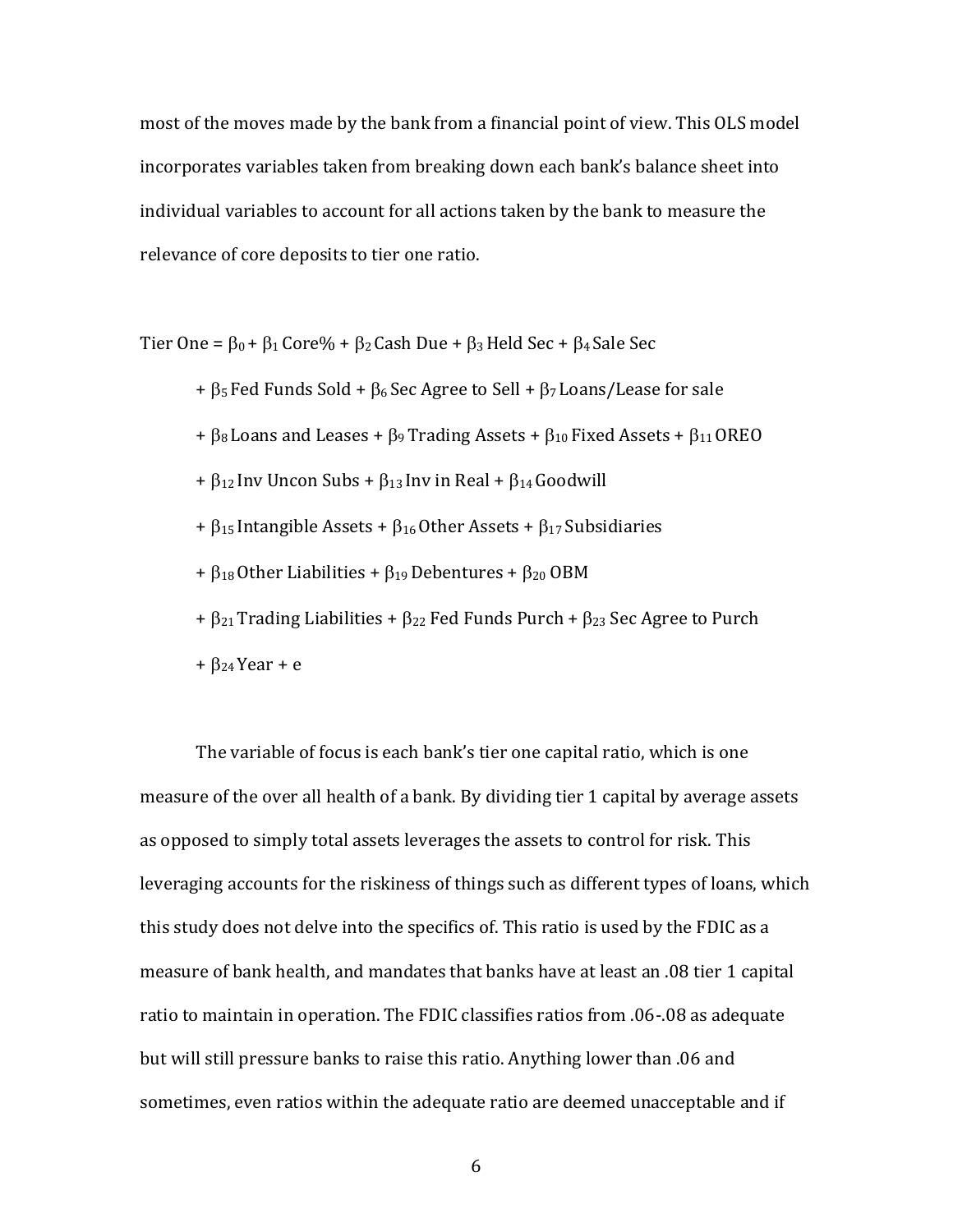banks do not meet the required tier 1 ratio standards they are shut down by the FDIC. It is for this reason that the tier 1 ratio is used here as the measure of bank health. Despite the strict definition of exactly what variables make up tier 1 capital ratio itself, it can also be interpreted as a measure of managerial decisions. A high tier 1 capital ratio is indicative of conservative banking strategies by more capital on hand to cover the banks liabilities and the opposite is true of a low tier 1 capital ratio. Bank managers have complete information in regards to their bank's operations and make their decisions based on these activities. This being the case, since tier 1 capital ratio is a reflection of management decisions, it is therefore a function of all other operations.

The independent variable of interest is the percentage of total deposits that are core deposits. Core deposits are deposits made to the bank by the local community surrounding the bank as opposed to deposits made by brokers simply looking for the best interest rate. The belief is that these deposits are more stable than brokered deposits, which could be easily withdrawn at any time by the broker in favor of a better interest rate. This stability should promote bank health and thus tier 1 capital ratio in a positive manner.

The purpose of a balance sheet is to record every in and out of a firm in an action-reaction sense. Each time money is spent something is purchased and each time something is sold payment is received. All of this is accounted for in order to "balance" the balance sheet, thus it records all financial operations of the bank. These operations are the determinants in managerial decision-making, and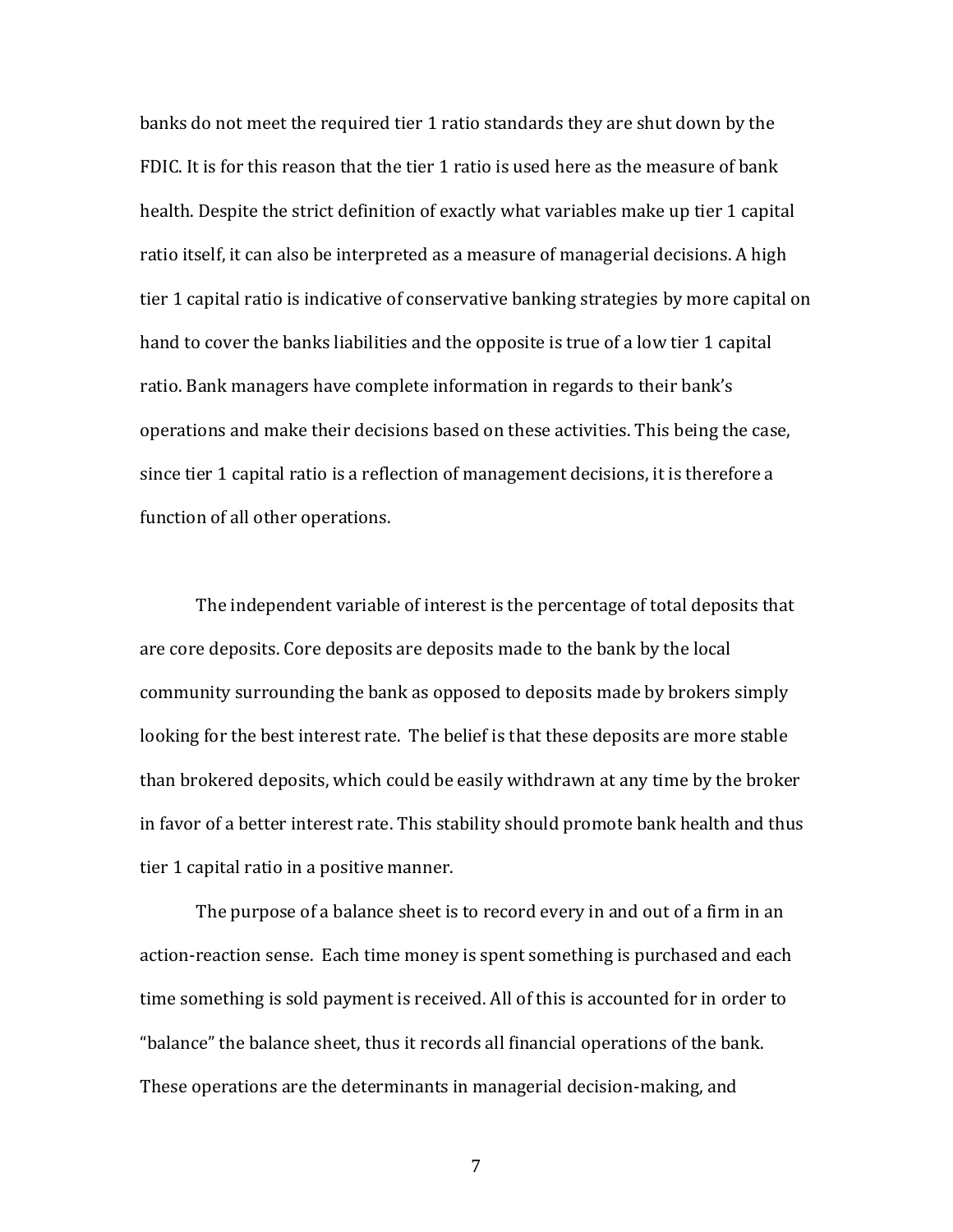therefore the determinants of tier 1 capital ratio. These determinants can be broken up into the two sides of the balance sheet, which are assets and equity/liabilities.

The group containing the most variables is the asset group. Now, by definition total assets make up the denominator of the tier 1 capital ratio. This being the case the coefficient on all of the variables that fall under this category should be negative, because if they rise tier 1 capital ratio will fall. Most assets are also obtained through an outflow of capital. This decreases the numerator in the tier 1 capital ratio also driving it down. This is logical because every asset is an entity owned by the bank with some level of risk involved. If there are more assets then there will be more risk, and if there is more risk the bank is less healthy.

The first of these asset variables is "cash due" which stands for cash due from depositories. "Held Sec" stands for held-to-maturity securities. These are all of the investments in securities that the bank plans on holding until they mature. "Sale Sec" stands for available-for-sale securities. These are all of the investments made in securities that the bank plans on selling in a secondary market before maturity. "Fed Funds Sold" stands for federal funds sold in domestic offices. This is money the bank loans to the Federal Reserve Bank usually fairly short term for a modest interest rate. "Sec Agree to Sell" stands for securities purchased under agreement to resell. These are investments made in securities with specific dates that banks are committed to sell them by.

Now moving on to some more tangible assets, "Loans/Leases for sale" stands for loans and leases held for sale. These are loans, which are made, packaged together,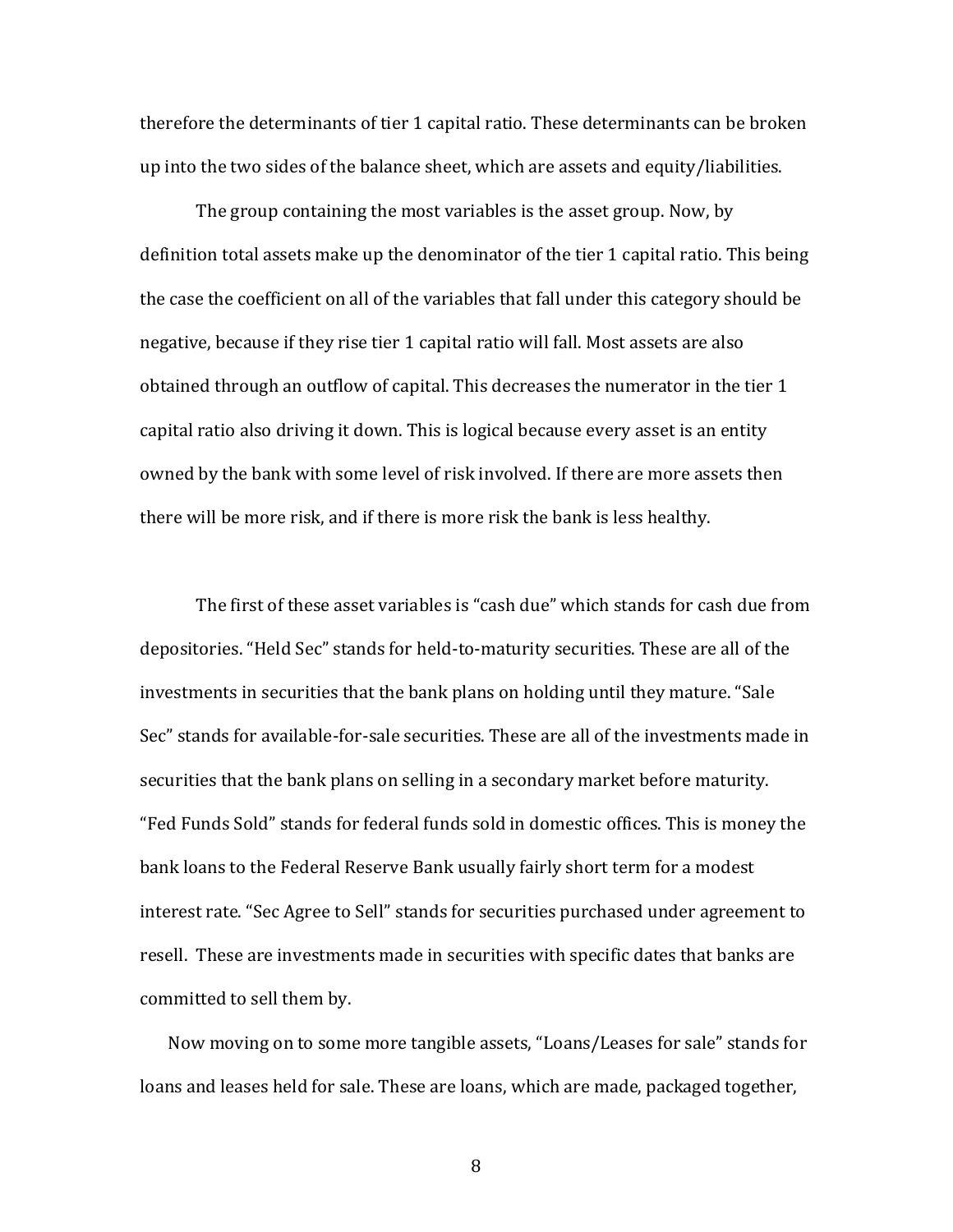and sold to larger banks. "Loans and Leases" are the basic loans made by a bank for its own portfolio, and "Trading Assets" are all the assets that the bank has for resale. "Fixed Assets", also known as premises and fixed assets, are all major assets, such as buildings and offices, used by the bank.

The last group of asset variables is not quite so straightforward. "OREO" stands for other real estate owned. This mainly consists of properties, which have forfeited on payments, that the bank was forced to repossess. "Inv Uncon Subs" stands for investment in unconsolidated subsidiaries and companies. These are companies that the bank has invested in but only reports their worth. Otherwise they report their own balance sheets. "Inv in Real" are direct investments in real estate or real estate investment trusts as a moneymaking venture. "Goodwill" is the excess value of a purchase of another company over its book value. "Intangible Assets" stands for other identifiable intangible assets. This could include patents or intellectual property. Finally, all other remaining assets fall under the "Other Assets" variable.

The same way the equity/liabilities side of a balance sheet has the exact opposite effect of an asset side input, the equity/liability variables should have the opposite effect on the tier 1 capital ratio. Liabilities are actually capital received in exchange for some sort of entity to be repaid later, and capital is also the numerator in the formulaic definition of tier 1 capital ratio. Increasing equity capital, consolidated subsidiaries, or liabilities would increase capital. This positive relationship would cause tier 1 capital ratio to increase or decrease hand in hand (at a relative magnitude) with the equity/liabilities variables. Therefore, the coefficient on all equity/liability variables should be positive. Liabilities can also by obtained through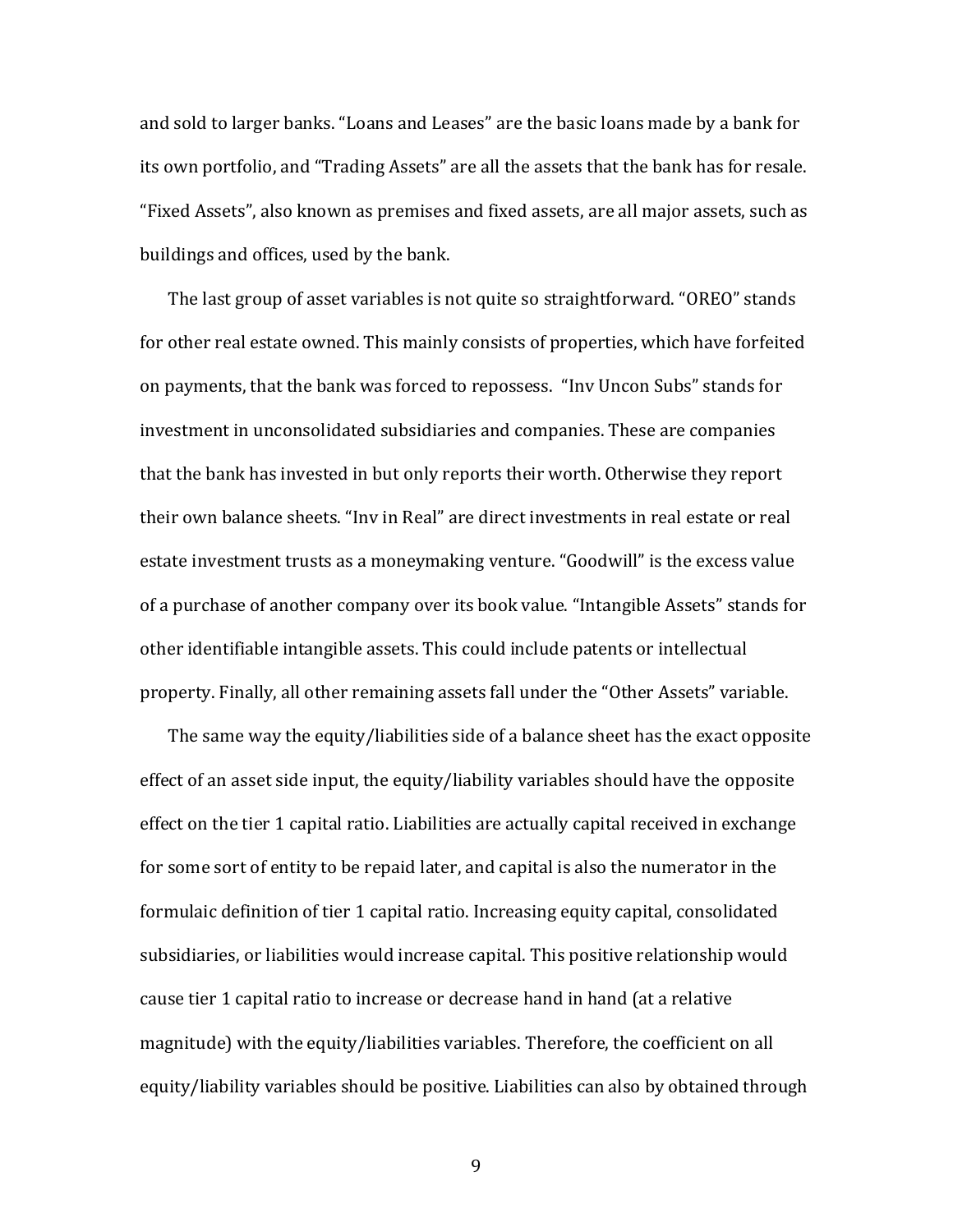the outflow of assets, which lowers the denominator in the formula, further driving up the ratio. This is logical because capital is virtually risk free because it can not be defaulted on, have its value swing wildly within the course of a day or, even disappear. Having capital also allows a bank to cover other risks if something were to go wrong. For instance if an earthquake destroyed one an office the bank could pay for damages out of pocket because it had sufficient capital.

The first of these risk-covering variables is "Subsidiaries", which are the subtotals of the consolidated balance sheets of any subsidiaries the bank may have.

The liability variables begin with "Debentures", which stands for subordinated notes and debentures. This is money that the bank borrows from various investors subordinated to other borrowers or capital. "OBM" stands for other borrowed money. "Trading Liabilities" are liabilities that a bank can sell to other investment companies or investors. This is usually a hedging instrument to offset the volatility of some assets.

Finally, the liability side of securities starts with "Fed Funds Purch", which stands for Federal funds purchased in domestic offices. This is money borrowed from the federal bank typically for short periods of time. This is essentially the opposite of "Fed Funds Sold". "Sec Agree to Purch" stands for securities sold under agreement to repurchase. These are securities sold by the bank under a specified agreement to buy them back on a specific date in the future. This is essentially the opposite of "Sec Agree to Sell". Lastly, "Other Liabilities" are all other liabilities not accounted for.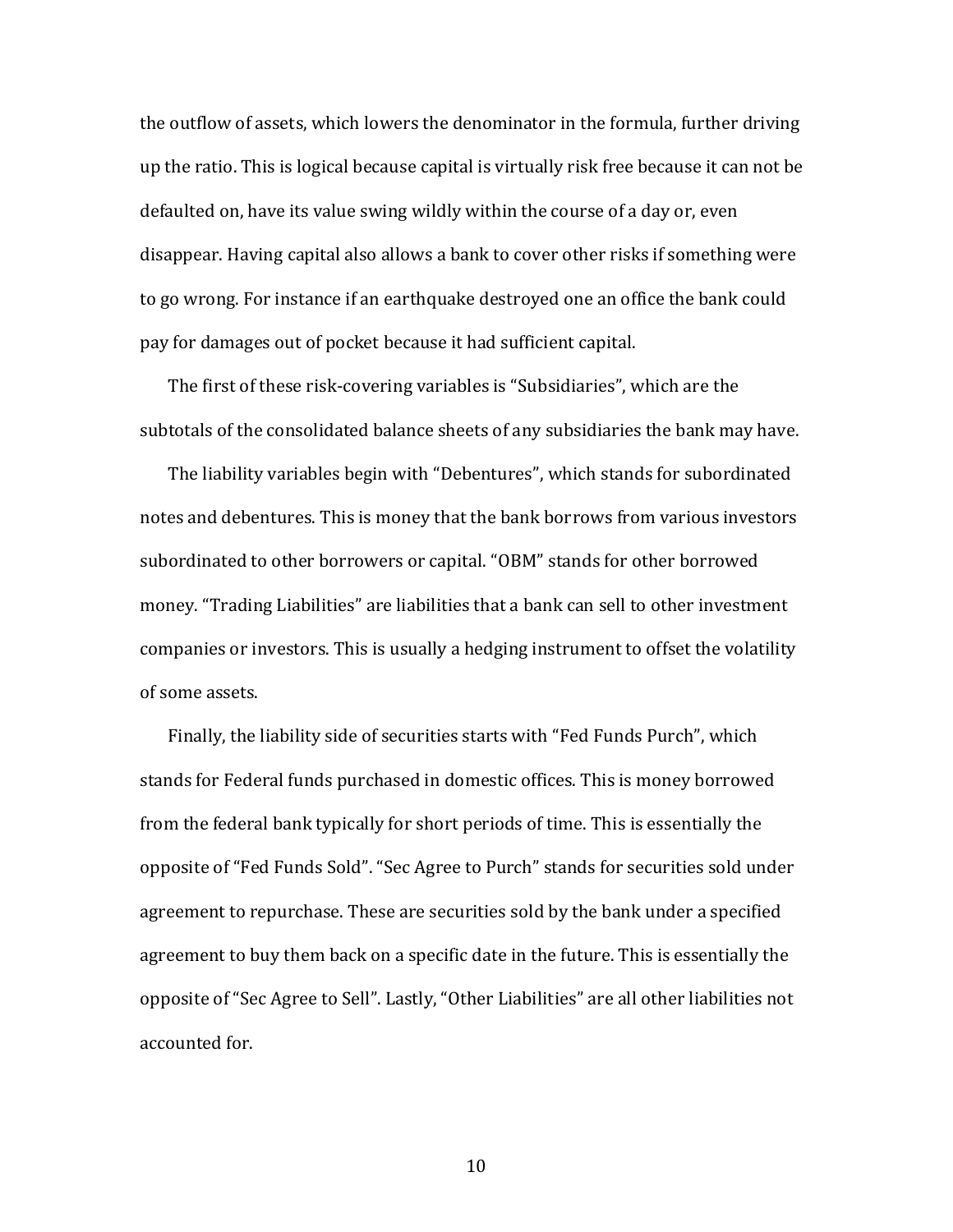To cap the end of the model, a variable for year (Year) was included to account for any regulatory or policy changes made over the sample period and the last input is the stochastic error term.

#### **Findings**

The results of the regression, including coefficients, t-values, and p-values, for each of the twenty-five variables can are all recorded in Table 1.

Percentage of core deposits, which is the independent variable of interest, is estimated to be significant at the one percent level along with Cash Due, Loans and Leases, Fixed Assets, OREO, Goodwill, Intangible Assets, and Other Assets. Additionally it estimated the variables Sec Agree to Purch and year to be significant at the five percent level. The remaining variables were of no statistical significance.

As expected the percentage of core deposits is not only statistically significant, but is also positively correlated with the tier 1 leverage capital ratio. The percentage of core deposits has a coefficient of .078. This means that every time the percentage of core deposits increases by one the tier 1 leverage capital ratio will increase by .078. This is a relatively large effect considering the mean tier 1 leverage capital ratio is .129 as seen in Table 2. However, since percentage of core deposits is also a ratio an increase of 1 would be an increase of 100%. It is a little easier to conceptualize it as a 1% increase in percentage of core deposits would result in a roughly .078% increase in tier one leverage capital ratio.

Another variable proving to be a curiosity in the results is other assets. Other assets has is estimated to be significant on the one percent level and has an astronomically high t-value at 16, relative to the other variables. This high t-score is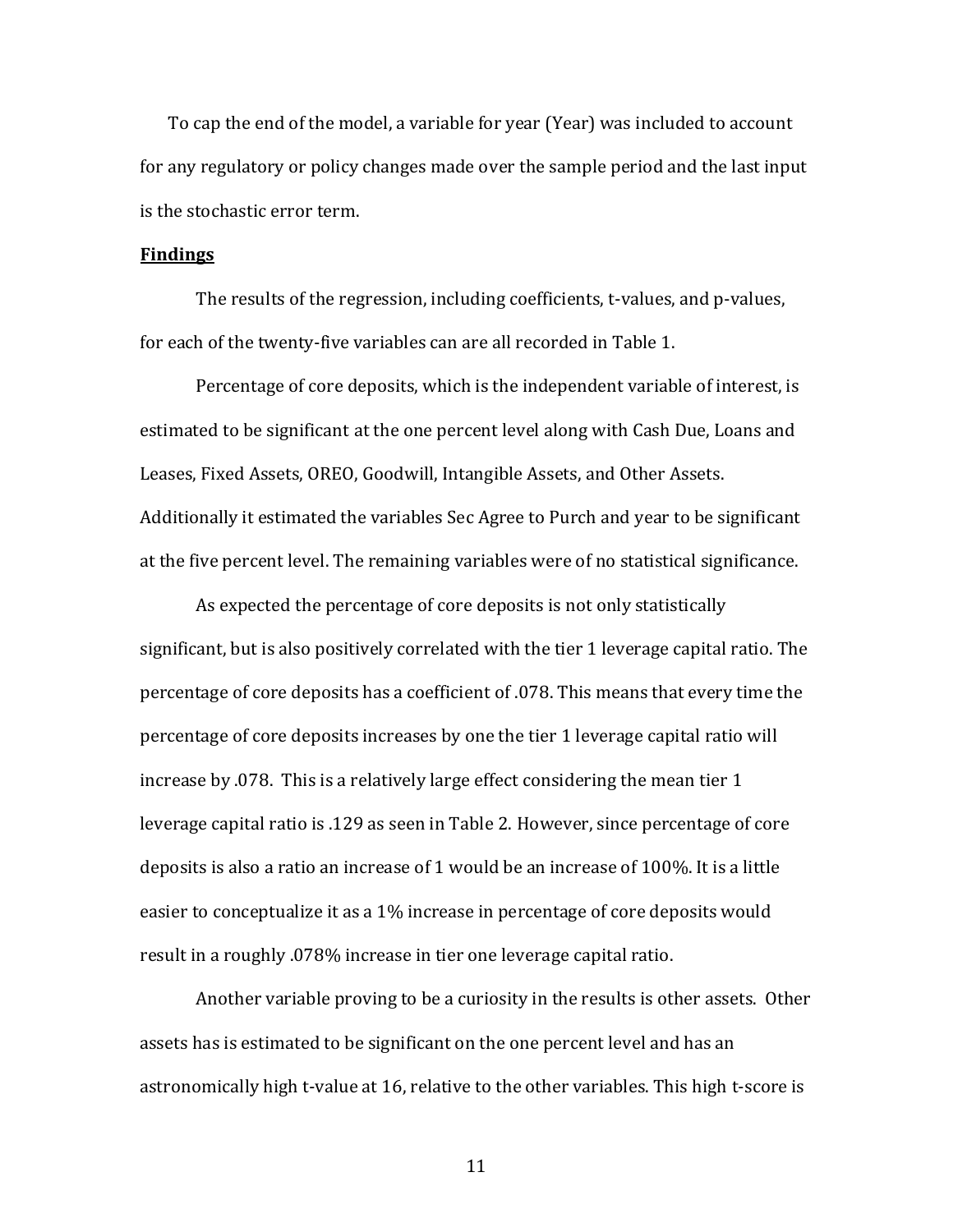interpreted to mean that the coefficient for other assets was calculated with a great deal of accuracy. The coefficient itself is .00000381, which means with every increase by one dollar in the tier 1 leverage capital ratio will raise by .00000381. This initially seems low but when comparing millions of dollars to ratio percentages in the single digits the ratio evens out. This is even one of the larger coefficients out of those variables that are statistically significant.

Upon checking the assumptions that the asset variables would have more negative coefficients and the equity/liability variables would have more positive coefficients, the regression results showed that this was not the case. It actually proved to be the opposite with 8 out of 15 asset variable coefficients showing up positive and 5 out of 7 equity/liability variable coefficients being negative. The most likely explanation of this is that not only is tier 1 leverage capital ratio a function of these variables, but these variables are also a function of tier one leverage capital ratio. That is to say, the negative relationship between the equity/liability variables and tier 1 leverage capital ratio is caused if a bank has a low tier one leverage capital ratio and is facing pressure from the FDIC to raise capital to rectify this. That will cause liabilities to rise with the dropping tier 1 leverage capital ratio as bank managers scramble to do whatever they can to raise capital, thus high levels of liabilities signify an unhealthy bank. The opposite would be true with the asset variables. A high tier 1 leverage capital ratio signifying the bank is stable and prosperous would encourage lending and more risk in an attempt to earn profit with a stable base to start from. This would lead to asset variables increasing hand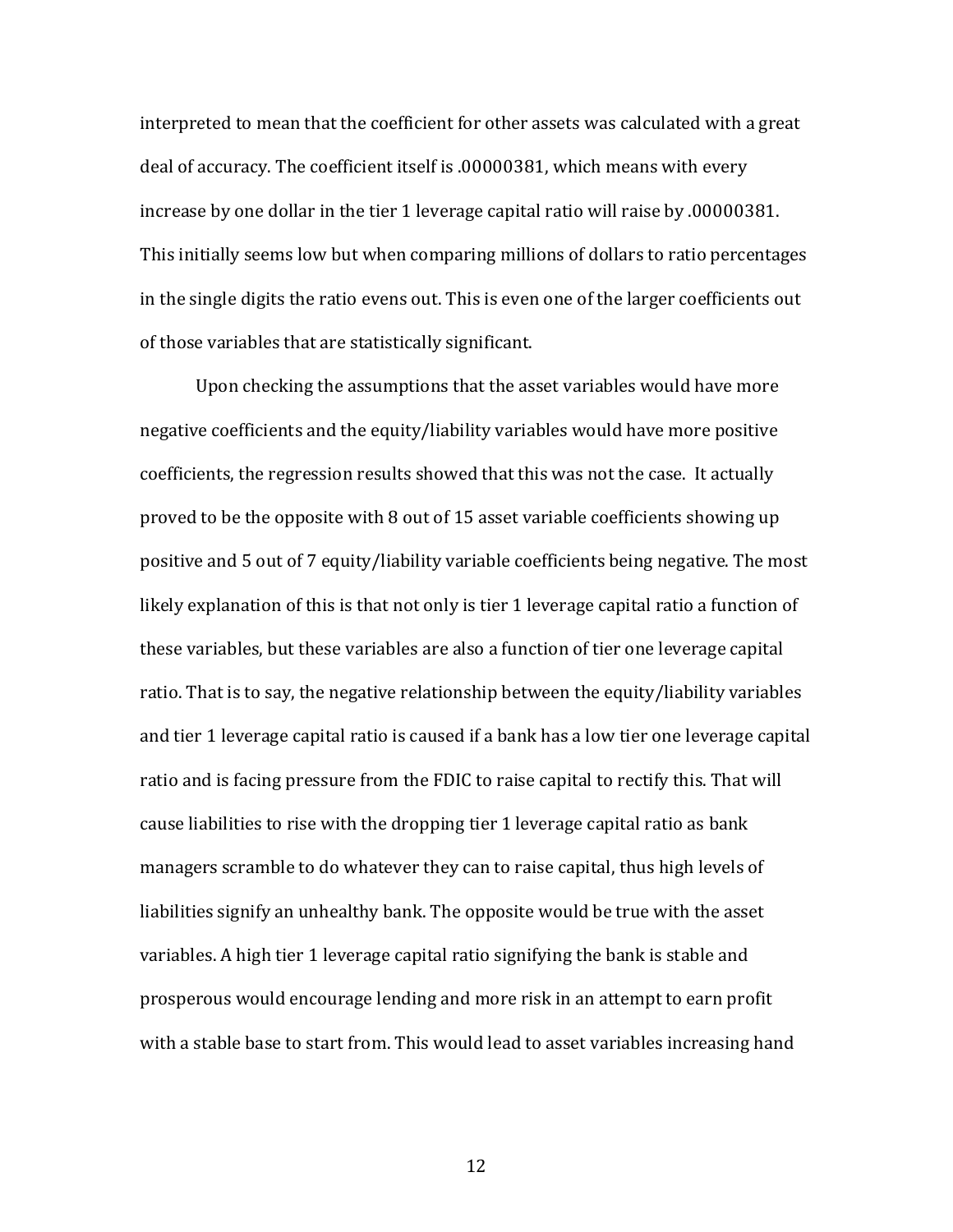in hand with tier 1 leverage capital ratio creating a positive relationship between the two.

| Source                                                                                                                                                                                                                                                                                                                                                                         | SS                                                                                                                                                                                                                                                                                                                                               | df                                                                                                                                                                                                                                                                                                          | мs                                                                                                                                                                                                                                           |                                                                                                                                                                                                                               | Number of $obs =$<br>F(24,<br>486)<br>$Prob$ > F<br>R-squared<br>Adj R-squared                                                                                                                                                                                                                                                                                       |        | 511                                                                                                                                                                                                                                                                                                                       |  |
|--------------------------------------------------------------------------------------------------------------------------------------------------------------------------------------------------------------------------------------------------------------------------------------------------------------------------------------------------------------------------------|--------------------------------------------------------------------------------------------------------------------------------------------------------------------------------------------------------------------------------------------------------------------------------------------------------------------------------------------------|-------------------------------------------------------------------------------------------------------------------------------------------------------------------------------------------------------------------------------------------------------------------------------------------------------------|----------------------------------------------------------------------------------------------------------------------------------------------------------------------------------------------------------------------------------------------|-------------------------------------------------------------------------------------------------------------------------------------------------------------------------------------------------------------------------------|----------------------------------------------------------------------------------------------------------------------------------------------------------------------------------------------------------------------------------------------------------------------------------------------------------------------------------------------------------------------|--------|---------------------------------------------------------------------------------------------------------------------------------------------------------------------------------------------------------------------------------------------------------------------------------------------------------------------------|--|
| Mode <sup>1</sup><br>Residual                                                                                                                                                                                                                                                                                                                                                  | 1.70618206<br>.726769824                                                                                                                                                                                                                                                                                                                         | 24<br>486                                                                                                                                                                                                                                                                                                   | .071090919<br>.001495411                                                                                                                                                                                                                     |                                                                                                                                                                                                                               |                                                                                                                                                                                                                                                                                                                                                                      |        | 47.54<br>0.0000<br>0.7013<br>0.6865                                                                                                                                                                                                                                                                                       |  |
| <b>Total</b>                                                                                                                                                                                                                                                                                                                                                                   | 2.43295189                                                                                                                                                                                                                                                                                                                                       | 510                                                                                                                                                                                                                                                                                                         | .004770494                                                                                                                                                                                                                                   |                                                                                                                                                                                                                               | Root MSE                                                                                                                                                                                                                                                                                                                                                             | Ξ<br>= | .03867                                                                                                                                                                                                                                                                                                                    |  |
| tier1lever~o                                                                                                                                                                                                                                                                                                                                                                   | Coef.                                                                                                                                                                                                                                                                                                                                            | Std. Err.                                                                                                                                                                                                                                                                                                   | t                                                                                                                                                                                                                                            | P >  t                                                                                                                                                                                                                        | [95% Conf. Interval]                                                                                                                                                                                                                                                                                                                                                 |        |                                                                                                                                                                                                                                                                                                                           |  |
| core<br>cashanddue~s<br>heldtomatu~s<br>availablef~s<br>federalf~ics<br>securspurc~1<br>loansandle~e<br>loanslease~w<br>totaltradi~s<br>premisesfi~s<br>otherreale~d<br>investinun~o<br>invinre<br>goodwill<br>otherident~t<br>otherassets<br>minorityin~e<br>otherliabi~l<br>subordinat~s<br>otherborro~y<br>tradinglia~s<br>federalf~fcs<br>securssold~h<br>year<br>$\_cons$ | .0783754<br>$3.17e-07$<br>$-3.27e-07$<br>7.28e-08<br>5.90e-08<br>4.48e-06<br>$-4.87e-08$<br>$-1.16e-07$<br>.0000497<br>$-2.62e-06$<br>$-1.72e-06$<br>$-.0000113$<br>3.30e-06<br>3.28e-06<br>$-.0000108$<br>$3.81e-06$<br>$-4.83e-06$<br>4.84e-07<br>4.23e-06<br>$-1.92e-07$<br>$-.0004759$<br>$-7.55e-07$<br>-9.45e-07<br>$-.008578$<br>17.23772 | .022176<br>1.21e-07<br>4.13e-07<br>8.75e-08<br>1.99e-07<br>4.36e-06<br>2.03e-07<br>2.70e-08<br>.0000651<br>5.75e-07<br>1.95e-07<br>7.18e-06<br>.0000242<br>$6.93e-07$<br>3.94e-06<br>2.38e-07<br>.0000116<br>1.44e-06<br>$3.91e-06$<br>1.74e-07<br>.0004954<br>1.82e-06<br>4.37e-07<br>.0036958<br>7.415639 | 3.53<br>2.63<br>$-0.79$<br>0.83<br>0.30<br>1.03<br>$-0.24$<br>$-4.30$<br>0.76<br>$-4.56$<br>$-8.84$<br>$-1.57$<br>0.14<br>4.73<br>$-2.75$<br>16.04<br>$-0.42$<br>0.34<br>1.08<br>$-1.11$<br>$-0.96$<br>$-0.41$<br>$-2.16$<br>$-2.32$<br>2.32 | 0.000<br>0.009<br>0.430<br>0.406<br>0.767<br>0.304<br>0.810<br>0.000<br>0.446<br>0.000<br>0.000<br>0.117<br>0.892<br>0.000<br>0.006<br>0.000<br>0.678<br>0.736<br>0.280<br>0.269<br>0.337<br>0.679<br>0.031<br>0.021<br>0.021 | .0348028<br>7.98e-08<br>$-1.14e-06$<br>$-9.92e-08$<br>$-3.32e-07$<br>$-4.08e-06$<br>$-4.48e-07$<br>$-1.69e-07$<br>$-.0000783$<br>$-3.75e-06$<br>$-2.11e-06$<br>$-.0000254$<br>$-.0000442$<br>1.92e-06<br>$-.0000186$<br>3.34e-06<br>$-.0000277$<br>$-2.34e-06$<br>$-3.45e-06$<br>$-5.34e-07$<br>$-.0014493$<br>$-4.33e-06$<br>$-1.80e-06$<br>$-.0158397$<br>2.667045 |        | .121948<br>5.53e-07<br>4.86e-07<br>2.45e-07<br>4.50e-07<br>.000013<br>3.50e-07<br>$-6.31e-08$<br>.0001777<br>$-1.49e-06$<br>$-1.34e-06$<br>2.82e-06<br>.0000508<br>4.64e-06<br>$-3.07e-06$<br>4.28e-06<br>.000018<br>3.31e-06<br>.0000119<br>$1.49e-07$<br>.0004976<br>2.82e-06<br>$-8.54e-08$<br>$-.0013163$<br>31.80839 |  |

**Table 1.** Regression Results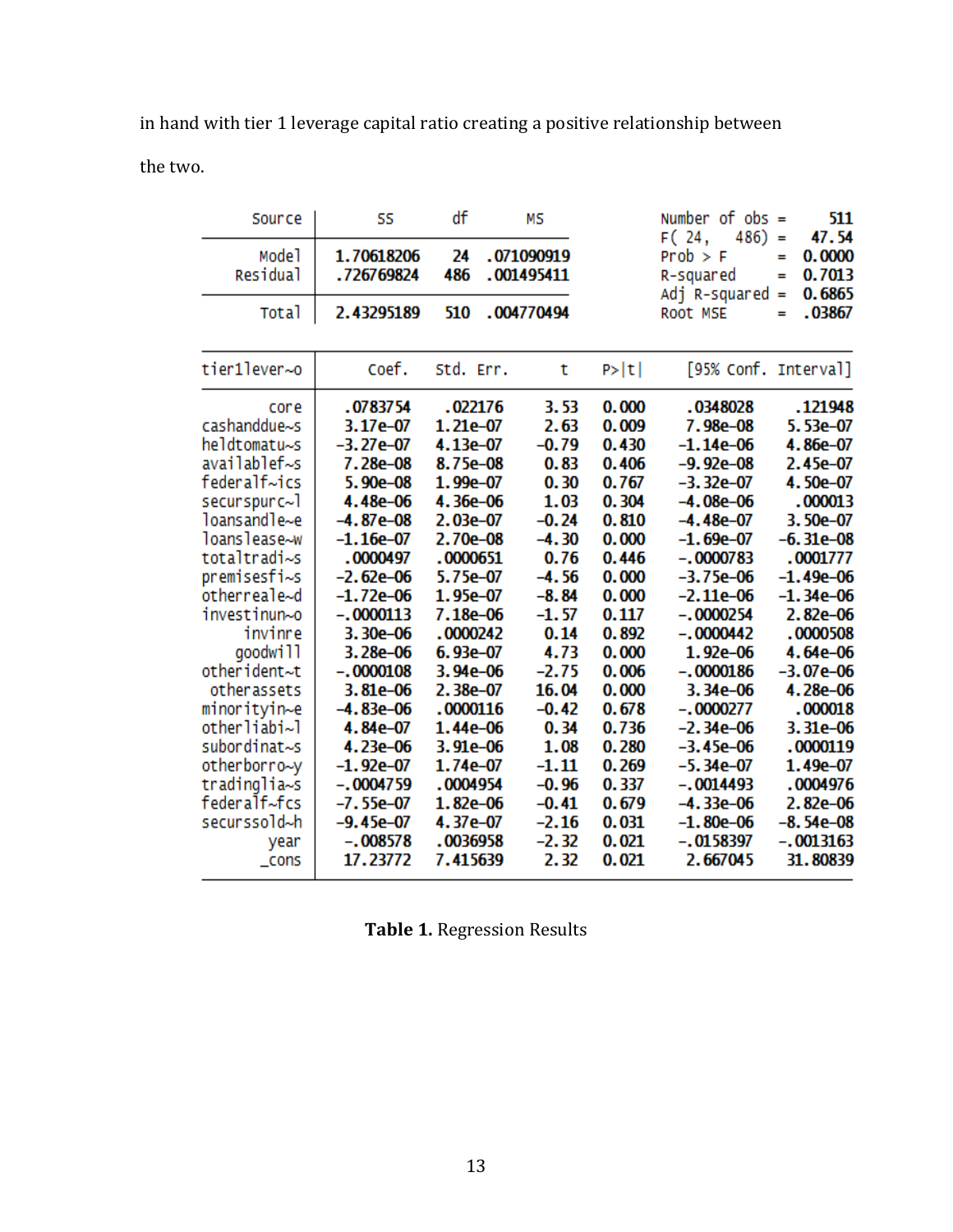| Max    | Min    | Std. Dev. | Mean     | obs  | Variable     |
|--------|--------|-----------|----------|------|--------------|
| 1      | .24    | .1180076  | . 91302  | 1447 | core         |
| 18.09  | $-.02$ | .4878102  | .1285833 | 1447 | tier1lever~o |
| 364290 | 64     | 17267.87  | 10622.16 | 1447 | cashanddue~s |
| 107892 | 0      | 7349.537  | 1554.146 | 1447 | heldtomatu~s |
| 212912 | 0      | 29576.84  | 28204.88 | 1447 | availablef~s |
| 250540 | 0      | 11153.71  | 6183.781 | 1447 | federalf~ics |
| 500000 | 0      | 13255.96  | 420.9143 | 1447 | securspurc~1 |
| 142493 | 0      | 8338.154  | 986.1044 | 1447 | loansandle~e |
| 805412 | 0      | 136715.1  | 149146.8 | 1447 | loanslease~w |
| 71630  | 0      | 2510.442  | 109.2979 | 1447 | totaltradi~s |
| 37898  | 0      | 4815.676  | 4502.123 | 1447 | premisesfi~s |
| 93239  | 0      | 7921.988  | 3533.678 | 1447 | otherreale~d |
| 3766   | -11    | 195.4644  | 18.74292 | 1447 | investinun~o |
| 81262  | 0      | 5660.519  | 969.7623 | 1447 | goodwill     |
| 28688  | 0      | 1311.144  | 219.1037 | 1447 | otherident~t |
| 233877 | 33     | 8823.51   | 5768.334 | 1447 | otherassets  |
| 3690   | 0      | 121.7815  | 6.562543 | 1447 | minorityin~e |
| 41857  | 0      | 2607.514  | 1615.957 | 1447 | otherliabi~l |
| 10000  | 0      | 625.7921  | 48.20663 | 1447 | subordinat~s |
| 500000 | 0      | 19692.82  | 9960.084 | 1447 | otherborro~y |
| 167    | 0      | 7.251616  | .3932274 | 1447 | tradinglia~s |
| 105465 | 0      | 5502.863  | 1092.57  | 1447 | federalf~fcs |
| 70020  | o      | 5682.261  | 1577.598 | 1447 | securssold~h |
| 2010   | 2006   | 1.39294   | 2007.853 | 1447 | year         |

**Table 2.** Summary Statistics

## **Issues**

The main issue with this model is that is does not account for any external factors affecting the bank. Things such as the income of the areas where banks are located and the number of banks competing in a certain area are obviously going to have some effect on the health of the bank. Even natural disasters and policy differences between areas can have huge impacts. These could all be rectified through geographic variables perhaps based on county and a multitude of dummy variables. A difference-in-difference model could also be implemented to account for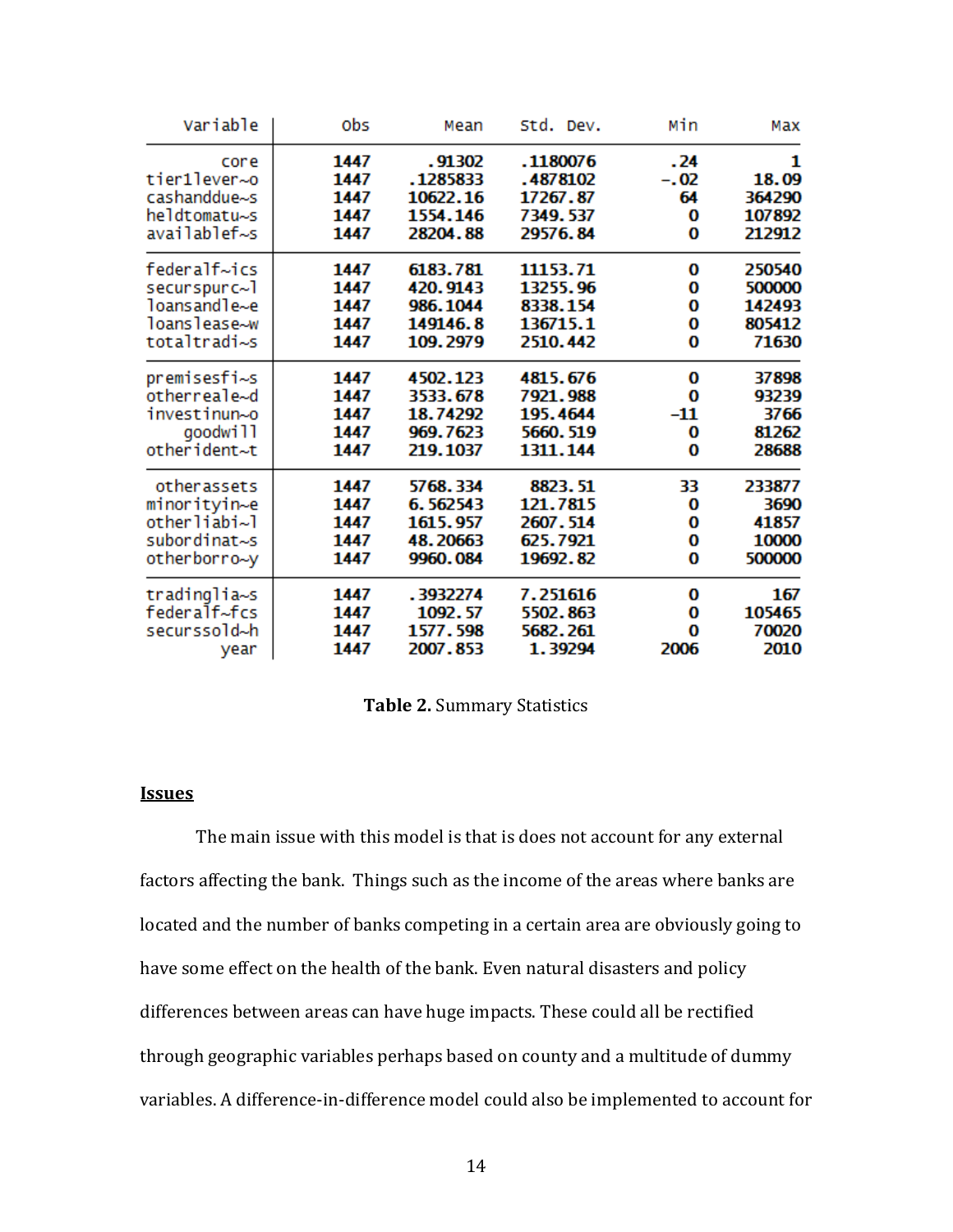policy changes over time. Another issue could be management temperament. Some bank directors are going to be riskier than other but with such a large sample size it is difficult to apply fixed effects to neutralize this. Finally, there is the issue of multicollinearity. Lastly, as discussed before there is the issue of tier 1 leverage capital actually influencing the independent variables. In this case some sort of instrument variable would have to be found as a replacement.

## **Conclusion**

The model verified the belief that the percentage of core deposits out of a bank's total deposits would have a relevant positive correlation to the over all health of the bank, which is measured by tier 1 leverage capital ratio. However, the results proved to be counterintuitive to the assumption that the asset variables would be negatively correlated to the tier 1 leverage capital ratio, while the equity/liability variables would be positively correlated to the latter. The regression showed the opposite to be true more than likely due to the fact that the tier 1 leverage function also affects some independent variables. The next step is to incorporate any and all external factors that affect the over all well being of community banks. This will prevent the effect of these external variables from getting eaten up by the internal variables creating bias. This spread of effects will give a clearer view to which variables truly matter and possibly even render some of the variables that were experiencing feedback from the dependant variable irrelevant.